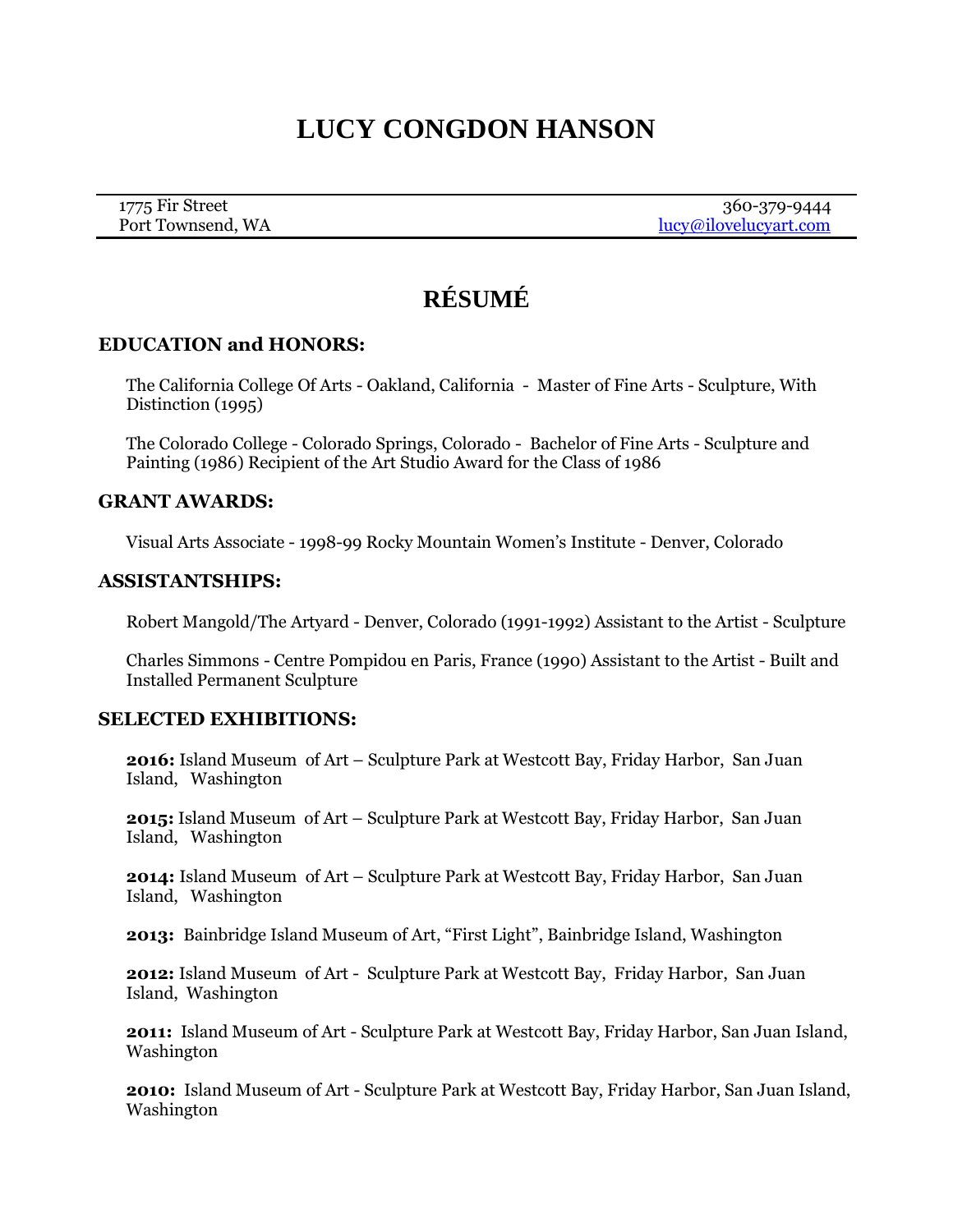Art Exhibit for GreenPod Builders, Port Townsend, Washington

Solo Painting Exhibit, Artisans on Taylor Gallery, Port Townsend, Washington

**2009:** Island Museum of Art - Sculpture Park at Westcott Bay, Friday Harbor, San Juan Island, Washington

Rocky Mountain Women's Institute Retrospective, Denver, Colorado

Denver Botanic Gardens Permanent Sculpture Collection, Denver, Colorado

**2007:** The Art Mine Gallery, Port Hadlock, Washington

**2006:** Art Port Townsend Studio Tour, Port Townsend, Washington

Port Angeles Fine Arts Center, "Art Outside", Port Angeles, Washington

Two solo painting exhibitions, local businesses, Port Townsend, Washington

**2005:** Port Angeles Fine Arts Center, "Strait Art: Part II", Port Angeles, Washington

Port Angeles Fine Arts Center, "Art Outside", Port Angeles, Washington

Anacortes Invitational Arts Festival, "Art at the Port", Anacortes, Washington

Jefferson Land Trust's Sculpture Invitational, "Create 2 Conserve", Port Townsend, Washington

7th Annual Art Port Townsend, Studio Tour, Port Townsend, Washington

Port Angeles Fine Arts Center, "Art Outside", Port Angeles, Washington

**2004:** Port Angeles Fine Arts Center, "Art Outside", Port Angeles, Washington

**2002:** Jefferson Alliance Arts Center, "Seattle Dream Show" - Group show, Port Townsend, Washington

University House (Curator: LaMar Harrington), "Art from the City of Dreams", Seattle, Washington

William Havu Gallery - Denver, Colorado Recent Works - Colorado Landscape Paintings

**2001:** Arvada Center for the Arts & Humanities, "Sky: Artists' Interpretation of the Day and Night Sky", Arvada, Colorado

William Havu Gallery, "Structure and Serendipity" - Solo Sculptor, Denver, Colorado

William DeBilzan Gallery, "Transecting Lines", Santa Fe, New Mexico

Viridian Gallery - Group Show, New York, New York

Pirate Gallery, "Bird's Eye View" - Solo Show, Denver, Colorado

**2000:** Pirate Gallery - Denver, Colorado Two Group Shows (January and December)

Museum of Contemporary Art, Denver - Invitational Auction – "Love for Sale", Denver, Colorado